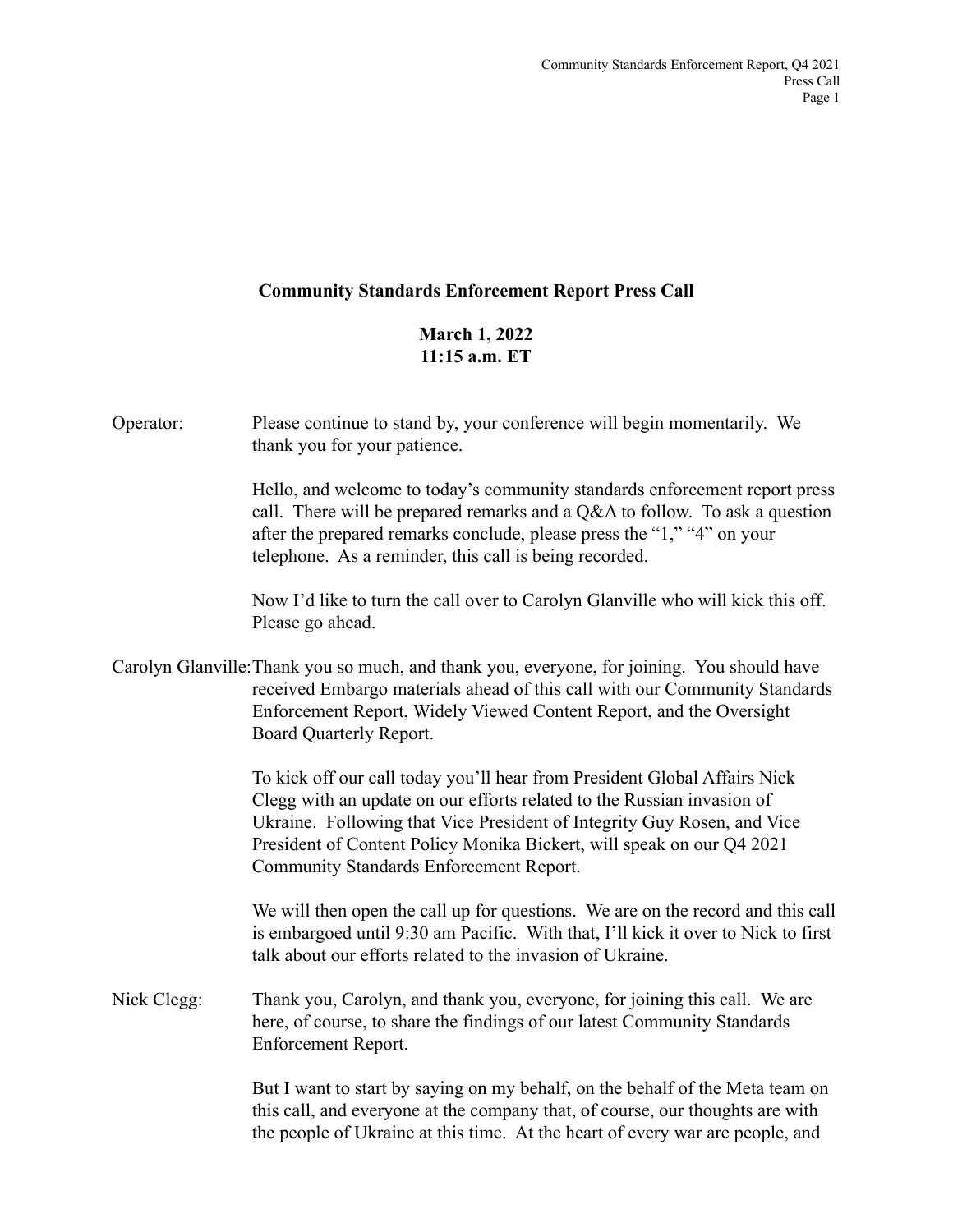as military clashes, and political rhetoric come to bottleneck the news the devastation wrought on the lives of ordinary people can be overlooked.

But throughout the last few days, we've seen glimpses of the people whose lives have been turned upside down by the conflict. The heartbreak of families separated, the anxiety of people huddled on subway platforms, and the bravery and defiance of Ukrainians young and old defending their communities.

And we've been able to catch these glimpses in large part because especially in times of crisis people turn to social media to make their voices heard, to protest, to organize, and to share what's happening with their communities in the wider world.

And it has been humbling to witness ordinary Ukrainians and Russians using our platforms to shine a light on what's happening. We've also seen how powerful a tool social media has been for President Zelenskyy to speak directly to people around the world, including appealing to Russian people in their own language in an effort to stop the war.

And social media allows people from outside Ukraine to reach out to those inside the country. 10 percent of people in Europe, and 4 percent globally now have a Facebook friend in Ukraine. We've seen a huge outpouring of generosity and solidarity all over the world.

So far people have raised more than \$50 million in the last five days on Facebook and Instagram alone to support humanitarian efforts. And more than 8 million people have added the Ukrainian flag frame to their profile picture on Facebook. Since the war began people are using Facebook groups to help those in need.

For instance, a Polish group of over 300,000 members are offering those impacted to be picked up at the border along with housing, clothing, and mediation. A group of Romanian volunteers and donors has over 200,000 members offering and coordinating transportation, and accommodation for refugees.

And groups across Europe are formed to offer care and housing for pets of anyone in Ukraine. Over the past several days our priority has been to ensure that people are able to continue using our apps and services safely and securely.

We want to prevent the abuse of our platforms by tackling information – misinformation, and other violating content. And taking down malicious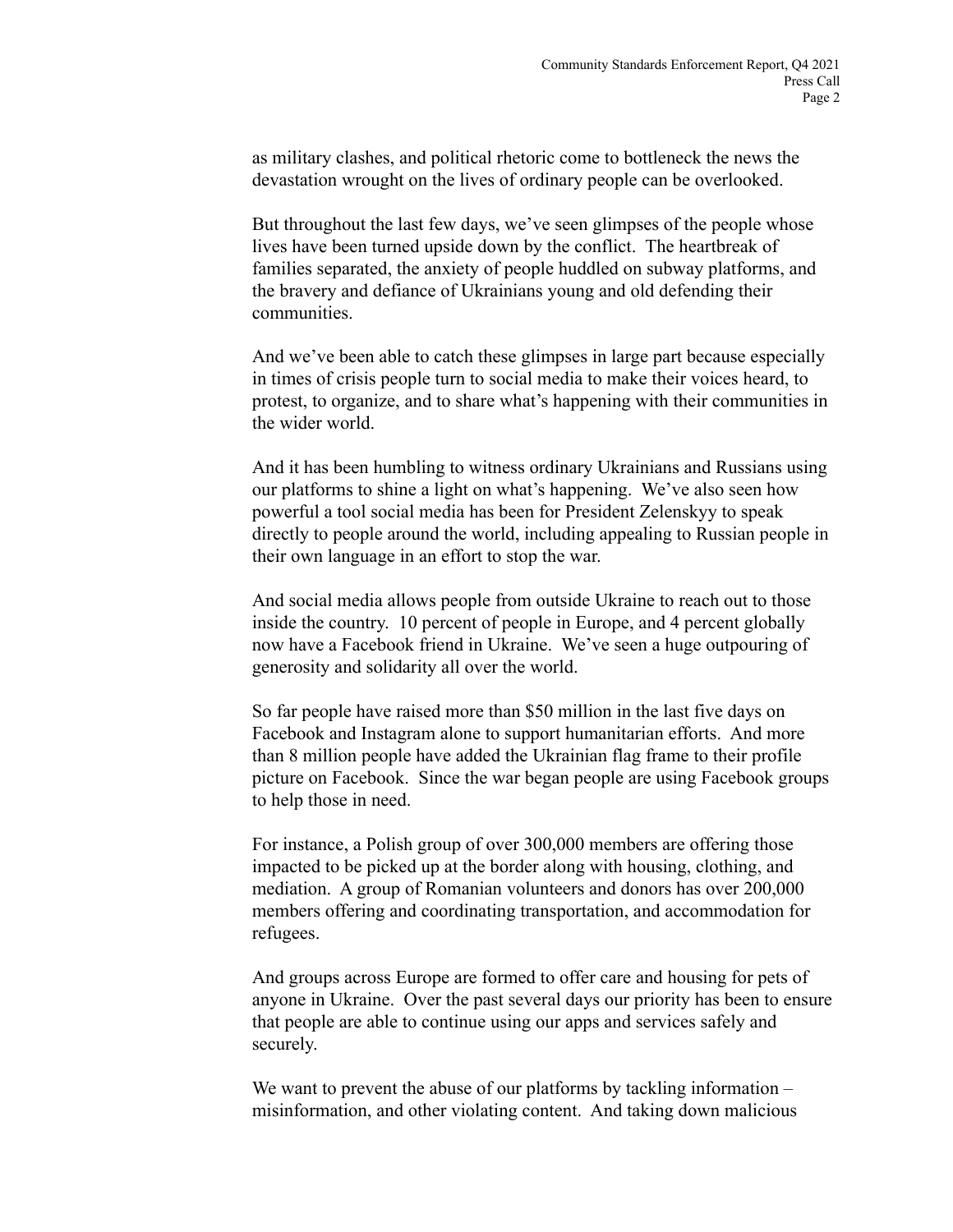networks of accounts that engage in what we call coordinated inauthentic behavior. Our priorities throughout are three-fold.

First, we continue to work to make sure our services are available for people in the middle of this crisis. That is why we think it's important to make sure our services operate in Russia despite the Russian government's attempts to throttle our services.

Prominent Russian creators and influencers, activists, and musicians are using Facebook and Instagram to access information and speak out against the invasion. We want them to continue – to continue to be able to do so, and we want people in Russia to continue to be able to hear from President Zelenskyy, and others in Ukraine.

We've rolled out safety features for our users in Ukraine and Russia to help protect them from being targeted. Including the ability for people to lock their Facebook profile removing the ability to view and search friends lists with more tools on messenger.

We've made encrypted one-to-one chats available on Instagram for all adults in Ukraine and Russia. We'll also show notifications for top of people's direct message inboxes to let them know they can switch to an encrypted conversation if they want to. And then the encrypted chat already available, of course, as an option on messenger and by default on WhatsApp.

Second, we're a company, not a government. So we are working closely with governments and responding to their requests to combat disinformation, and harmful propaganda.

We've established a special operations center staffed by experts from across the company including native Russian and Ukrainian speakers who are monitoring the platform around the clock allowing us to respond to issues in real-time.

At the request of the government of Ukraine and of governments in the European Union we have restricted access to Russia today in Sputnik, in Ukraine and the E.U. We have also expanded our third-party (inaudible) and capacity in Russian and Ukrainian and are providing more context and transparency around the content shared by the Russian state controlled media outlets prohibiting ads from the Russian state media and demonetizing their accounts.

I can also confirm we are demoting content from Facebook pages and Instagram accounts from Russian state controlled media outlets. And we are making them harder to find across our platforms.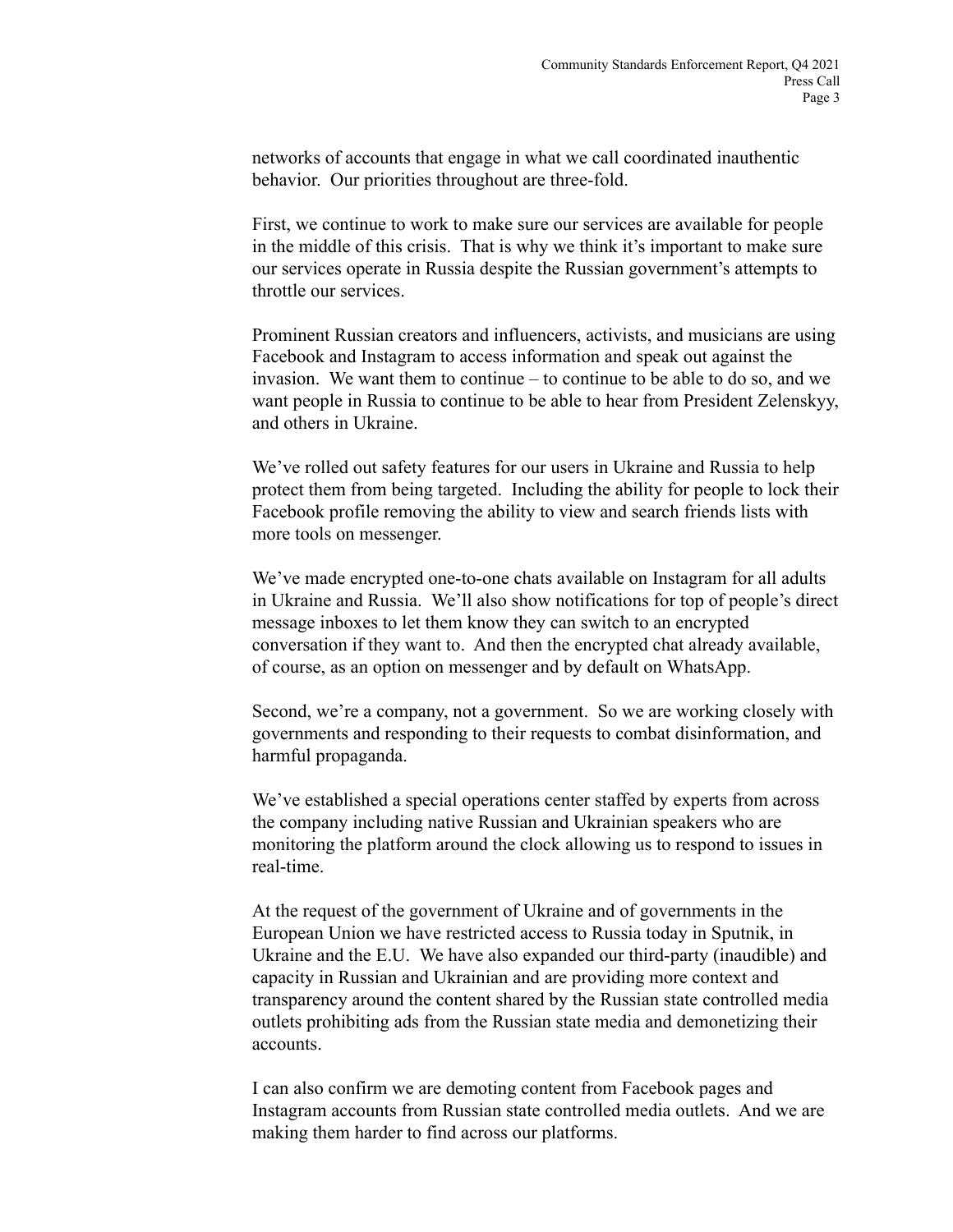We have also begun to demote posts that contain links to Russian state controlled media websites on Facebook.

Over the next few days we will label these links and provide more information to people before they share them or click on them to let them know that they lead to state controlled media websites. We plan on putting similar measures in place on Instagram.

These are just some of the measures we've taken over the last few days. You can find a more exhausted list in our newsroom which we aim to keep updated regularly as things move on. Events are of course fast moving and our teams remain on high alert to respond quickly and decisively.

The events of recent days gives even greater (resonance) to the report we're here to discuss today. We have been publishing these community standards enforcement reports regularly since May 2018 both to demonstrate the seriousness with which we take protecting against abuses of our platforms and the need to tackle hate speech and other content that violates our rules. And to be transparent the progress we're making.

But however much progress we make there will always remain more to be done to improve our systems and respond to challenges that are constantly evolving.

And with that I'll hand over to Guy.

Guy Rosen: Thank you, Nick. Hi, everyone. I'm Guy Rosen, I'm VP of Integrity here at Meta leading the products and engineering teams that work on safety and security.

> And so today we are – we're publishing our quarterly community standards enforcement report. Today's report covers the fourth quarter of 2021 and it provides metrics on how we enforce our policies from October through December of last year across Facebook and Instagram.

To build on what Nick just said there, we've made a lot of progress but even with it there will always be examples of things we miss and with the scale of our enforcement there will be examples of things we take down by mistake. There is no perfect in this kind of work.

We believe that progress on these efforts should be evaluated through this report which tracks the same metrics we operate on internally measuring progress on keeping prevalence of violating content down while minimizing the stakes on the content that we remove.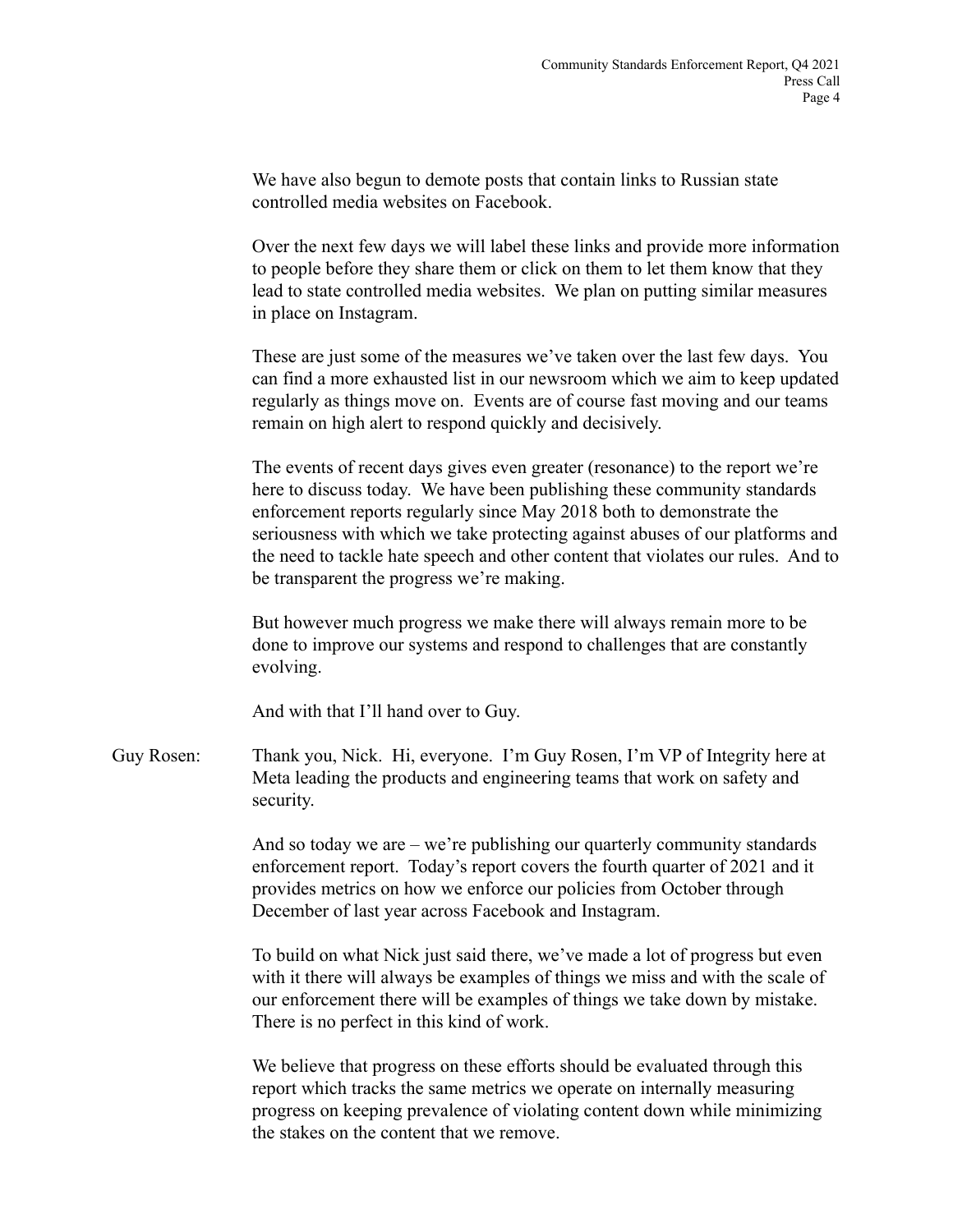Our report today covers 14 policy areas on Facebook, 12 on Instagram and it's our quarterly touchstone to keep you updated on our work in this space. We're also releasing the third edition of the widely viewed content report today which provides an overview of the most widely viewed content on Facebook Newsfeed. And we're publishing the oversight board quarterly update. Both of them also covering Q4 of 2021.

Let's first talk about this quarter's community standard enforcement report. Since we started reporting on prevalence across most of our policy areas we have seen stable or declining prevalence. This trend continues in this Q4 report with prevalence either remaining consistent or decreasing in almost all the policy areas that we are reporting on.

This means that the vast majority of the content that people see on our platforms is not in violation of our policies. For example, hate speech prevalence on Facebook decreased for four quarters in a row and remained consistent over the last quarter, slightly lower than Q3, coming in at 0.02 percent to 0.03 percent.

Now, in addition to prevalence, an important focus area in our work is our efforts to improve accuracy, prevent mistakes, give people ways to tell us when we get things wrong. And in some areas we may see content action numbers decrease as we improve the accuracy of our systems.

Another way we do this is by improving the transparency that people have into the actions we take. We had a page called accounts status on Facebook for awhile where people can see content that we removed and why and they can tell us if they think we got it wrong.

Last fall we launched the same account status tool on Instagram as well and we know this kind of transparency is really important because it helps people better understand our policies and it helps our systems by giving us indications when we've gotten things wrong.

And we can see this reflected in today's report with some of the restored numbers up on Instagram across several policy areas. This kind of feedback look is a really important part of how we improve our systems to meet people's expectations.

Finally, a quick update on the independent assessment that we've been undergoing. In 2020, folks may remember we committed to an audit so that people can verify the accuracy of the metrics that we share in these reports.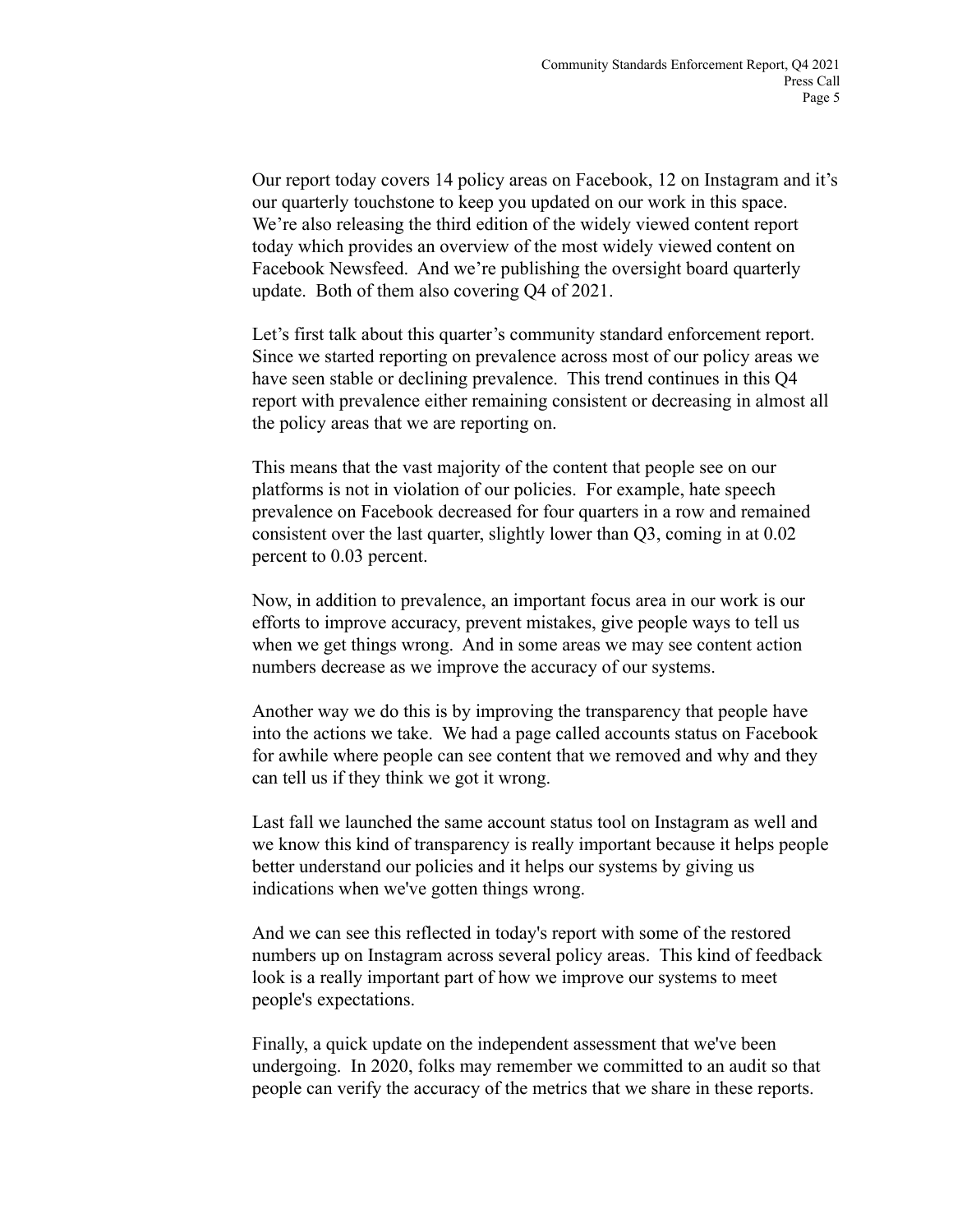As you know, we selected E.Y. to conduct this assessment. It will cover the Community Standard Enforcement Report metrics from the fourth quarter of 2021 is the report that we're sharing today and we expect the results of this process to be shared in the coming months.

With that, I'll turn it over to Monika.

Monika Bickert: Thanks, Guy. And hello, everyone. And thanks for joining us today.

I'm Monika Bickert, our VP of content policy at Meta. I lead the team that writes our policies on what content is and is not allowed on our platforms. This is an international team that works every day in partnership with local experts and organizations to identify how we can best manage our policies to keep up with new shifts in global dynamics.

Today, I want to cover four things. First, a change in our bullying and harassment enforcement. Then to policy enforcement transparency updates. And finally, our latest oversight board update.

So, first on the enforcement piece, last quarter we reported for the first time on the prevalence of bullying and harassment. This quarter we saw a reduction in prevalence in that area, bullying and harassment content on Facebook.

This reduction can be attributed largely to a change in our enforcement that makes exceptions for content that uses words that could be offensive in some context, but uses those words instead as a term of endearment or as a joking way between friends.

This change is designed to stop us from removing content where there's no actual harassment, but rather expressions of empathy, friendship or love.

This week we've also updated the misinformation section to our community standards by consolidating all the different aspects of our misinfo policy into one location. So, none of our substantive policies have changed, this new section is just taking our existing policies, putting them in one place so that they're easier to access and easier to understand in context.

And I would note, also, that this is in part a response to the oversight board's advice that we do so. You can find that new section in our community standards by visiting transparency.fc.com.

Next up, I want to highlight that starting this May, Meta will begin participating in Lumen, an independent research project that's hosted by Harvard's Berkman Klein Center For Internet & Society. This project enables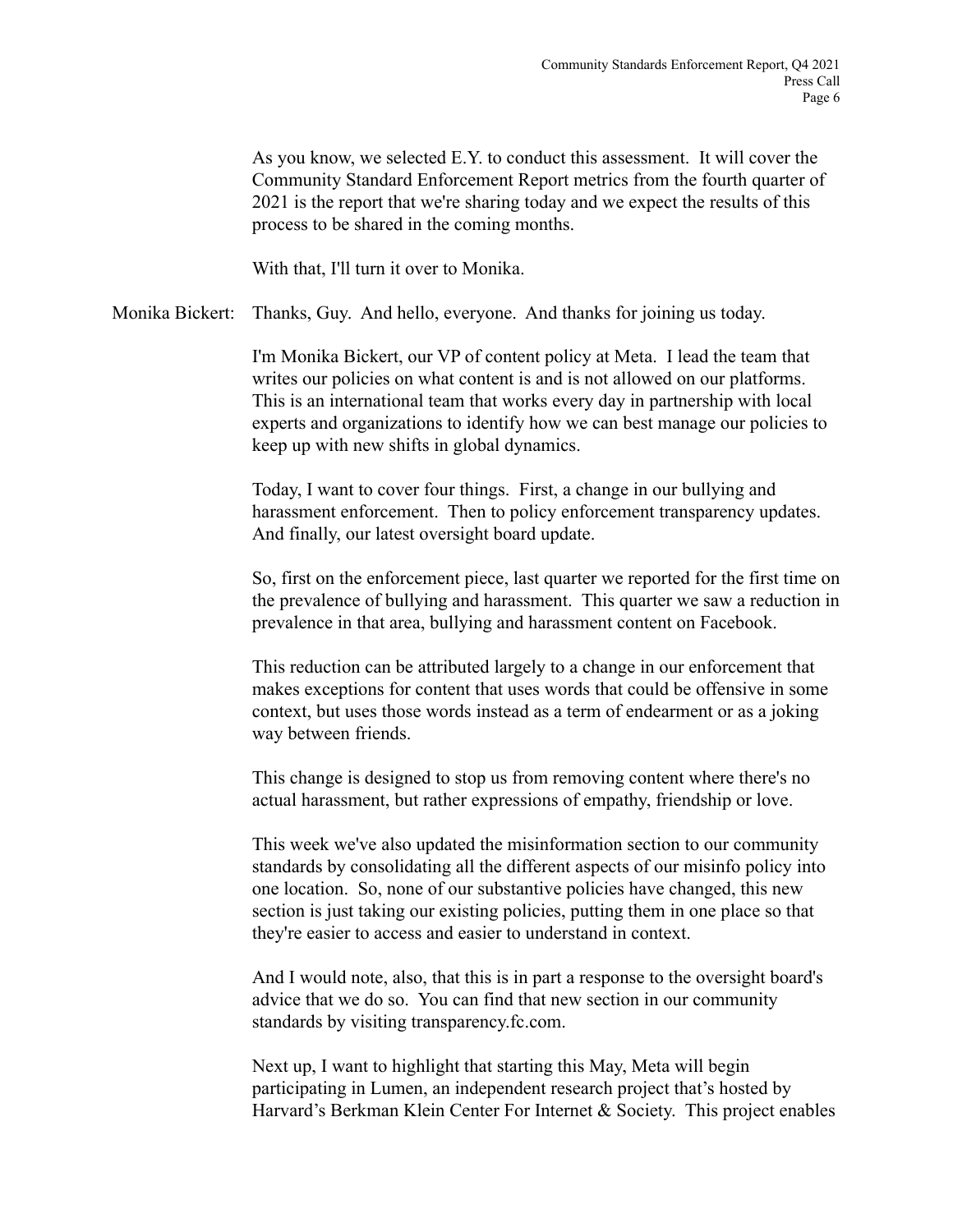researchers to study content tax down requests from governments and private actors concerning online content.

Now as you all know, for many years we published biannual transparency reports, which include the volume of content restrictions we make when content is reported as violating local law but doesn't go against our community standards.

Participating in Lumen is an additional way of bringing added visibility to those requests. And finally I want to touch on the oversight board. Today we're releasing our third update about our work supporting the board and implementing their recommendations. This update details cases that Meta referred to the board and updates on our responses to the recommendations that the board has made.

To date the board has made over 100 recommendations and we've committed to implementing or have already implemented a majority of them. Moving forward we will continue to provide updates on our implementation of the board's recommendations and we welcome their continued work to help us improve our policies and processes.

Thanks again for joining the call. With that I will turn it over to the operator for questions.

Operator: Thank you. If you would like to register a question, please press the "1," "4" on your telephone. You will hear a three-tone prompt to acknowledge your request. If your question has been answered and you would like to withdraw your registration, please press the "1" followed by the "3."

> One moment please for your first question. Our first question comes from Alex Heath with The Verge. Please proceed.

Alex Heath: Hi everyone. Thanks for doing this call. I wanted to ask about the recommendations change that you said at the top of the call you made to Russian state backed media? Can you elaborate a little bit on where that is taking place?

> Is that just in the E.U., is that everywhere, is it inside Russia. And then also if you could give us an update on the affects that you're seeing of the Russian governments internet slowdown on your services and any impact that's had? Thanks.

Nathaniel Gleicher: This is Nathaniel Gleicher. I work on our – I lead our security policy work across the country and across the company. As Nick mentioned, we've taken a number of different steps on Russian state media, a couple of things just to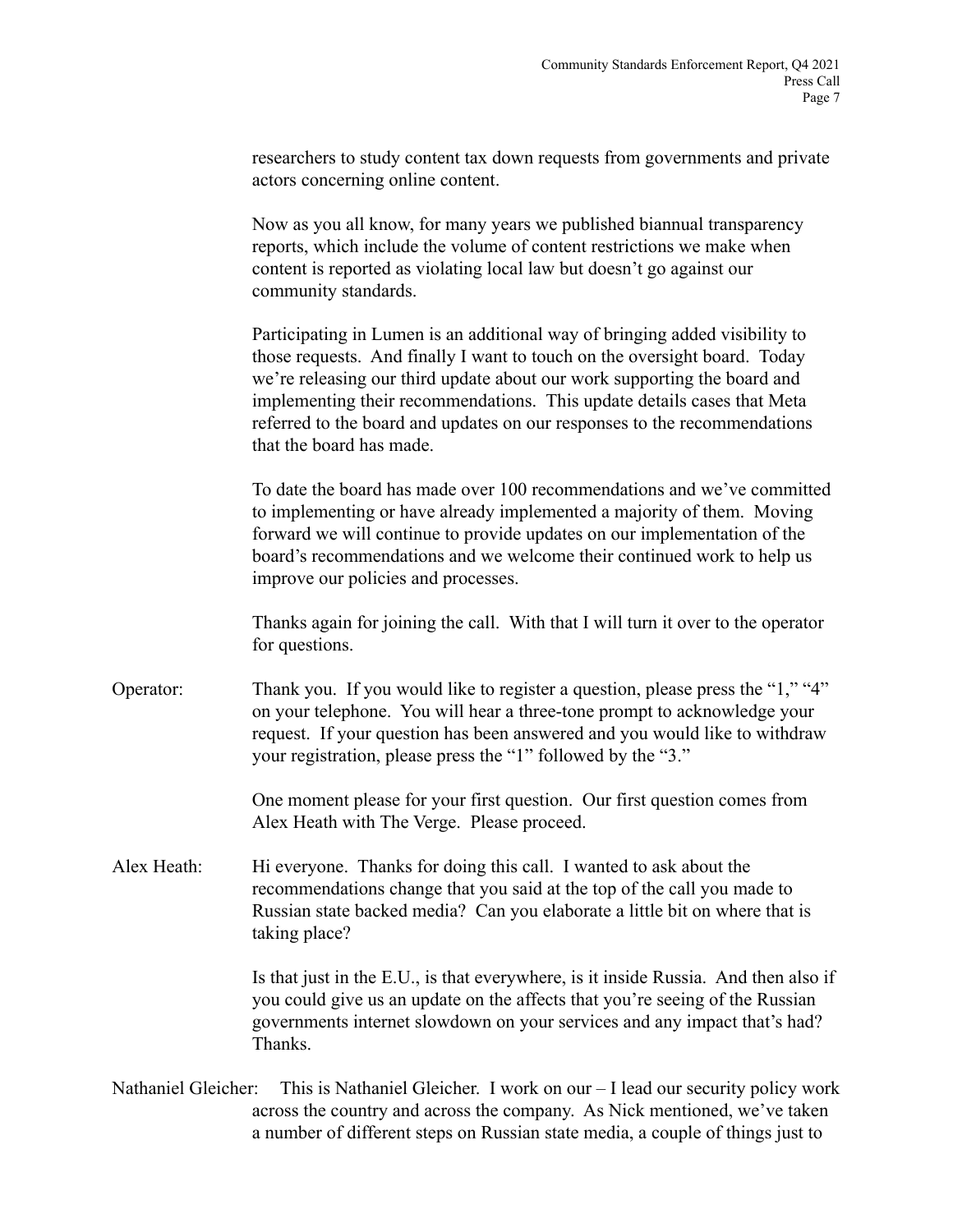be explicit here, we are – we have blocked them from advertising or monetizing around the world.

We are also demoting content from Russian state media wherever it appears anywhere in the world. As always we have labeled a number of Russian state media entities and our teams are continuing to investigate and identify additional Russian state media entities that we are adding labels to as time passes.

In addition, in response to specific requests from the Ukrainian government and the government in the E.U., we have blocked particular Russian state media entities from messaging into those regions entirely.

And then an additional point that Nick mentioned earlier on the call is that we have also begun to demote posts with the links to Russian state controlled media websites on Facebook. In the days ahead we're going to label those links so that in addition to seeing labels on the Facebook pages and content form the Facebook pages of these entities, people also see labels that have context on links to their website before clicking on them or sharing them.

We'll also be taking these steps on Instagram going forward as well. So that will be around the world.

Nick Clegg: And on the – Alex, on your question about the effect of the (throttling) in Russia, yes, we've seen the effects of that since February the 25th, when the – when the government of Russia announced restrictions on the services.

> And we see the effects most particularly on – for the video and other multimedia content. And we're seeing that showing up on both Facebook and Instagram in slightly different rates, but the degradation of the service is definitely discernible.

Nathaniel Gleicher: And I should say, we've also removed Russian state media from recommendation services, so they will also not be recommended to users across the platforms.

Next question.

Operator: Our next question comes from Steven Levy with WIRED. Please proceed.

Steven Levy: Hi, thanks all for doing this. I have a question for Nick, it's almost like a policy thing. And then just another quick – one question about the report.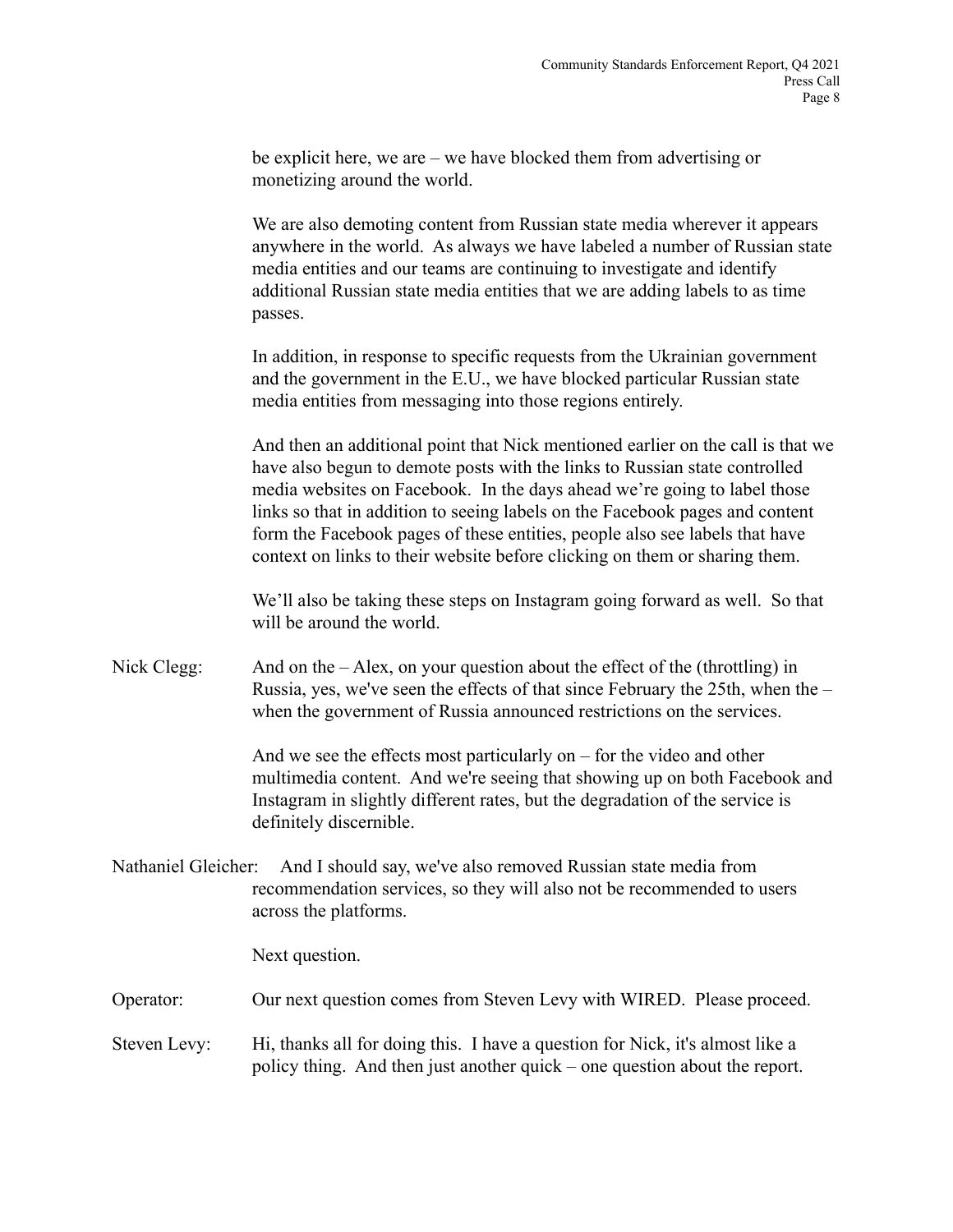Can you talk, Nick, a little bit about where – how Facebook thinks about participating in what seems like a pretty wide movement against universally agreed upon terrible action by a state actor?

But what's the proper role for a platform during a war like this in terms of taking sides? Is it something where you interpret your policies to fit that? Do you follow the leads of governments? Just your thoughts along that line.

And then the other question is, in looking at the report, the most viewed page in the quarter was something that was removed by Facebook for violating community standards, could you – could someone tell me what that was?

Nick Clegg: On the first (thing), as I, sort of, tried to elaborate in my opening remarks, we feel that our priorities are, first, to continue to make our services available for people to use as safely and securely as possible, most especially in Russia and Ukraine. And that's where focused, candidly, most of our essence.

> But in terms of the global response, not only ourselves but Google, TikTok, (I believe) Microsoft has removed RT and Sputnik from its app store. We – the tech sector as a whole, I suppose, has been responsive, not least in the face of numerous demands that have been made of us on exactly that by governments and regulators in the European Union and in Ukraine.

We're a company – we're a private sector company, we're not a government. We obviously have to respond to these requests as thoughtfully as we can.

But we're also aware that we're in a completely unprecedented situation. And this is a highly exceptional and tragic state of affairs, which is why not only ourselves but many others in the tech sector are taking these pretty exceptional measures at this time.

But you're right to highlight the fact that we are a private sector company which runs apps and services which so happen to be relied upon by millions of people in Russia and Ukraine at a moment of great distress and military conflict. And also, we're having demands made of us by governments in numerous different jurisdictions.

That is quite a difficult balancing trick for us to strike, but we try and do so with the utmost transparency. We try and explain our reasons. And that's why we keep the Newsroom updated as we do and why we'll continue to make calls like this, so that you understand what actions we're taking and the reasons we're taking them.

Guy Rosen: And this is Guy, I can jump in on the second part of your question. We do have some pages or posts in the widely viewed content report that were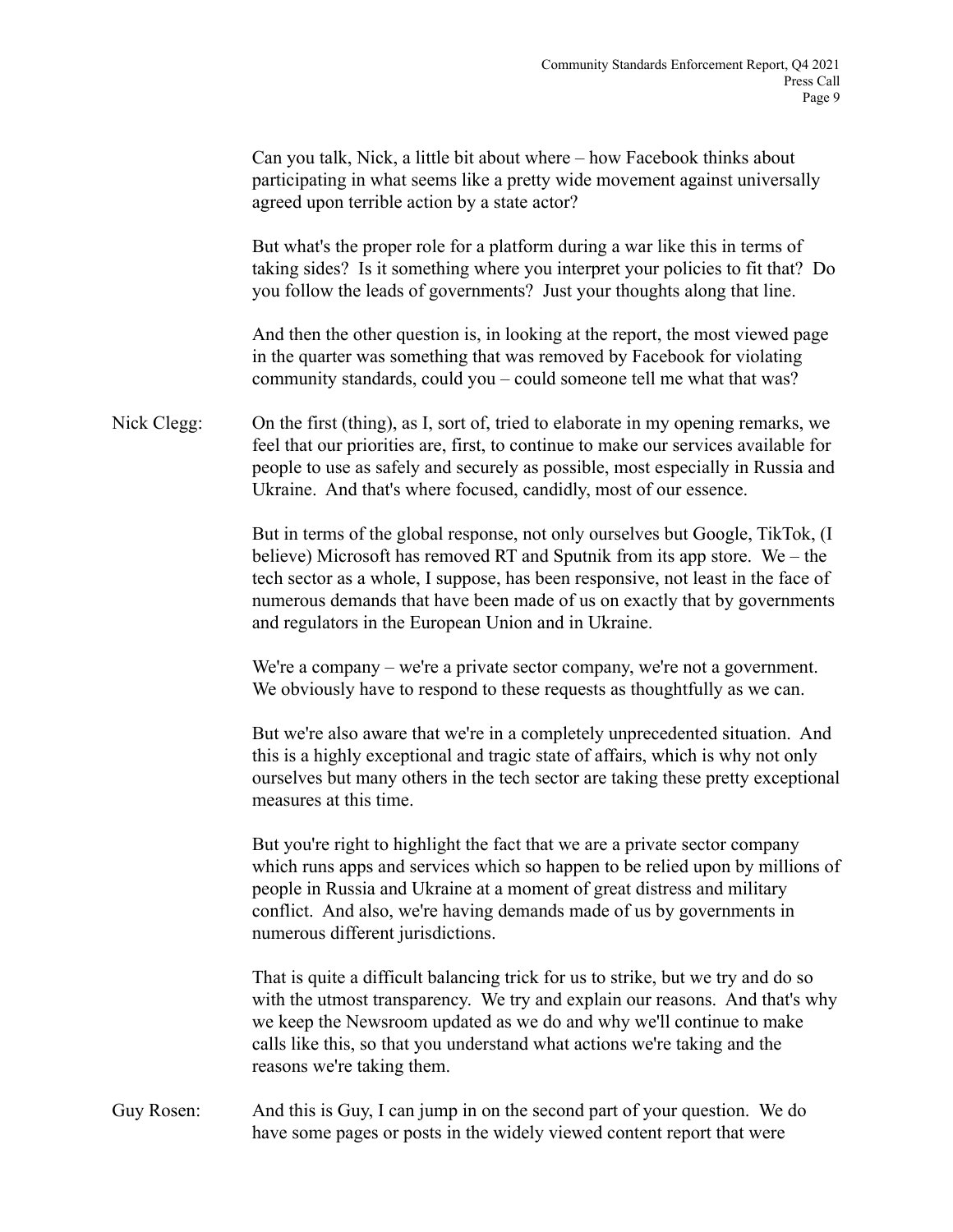|                 | removed for violating policies. This could include things like personal<br>information (bait), inauthentic behavior, phishing, or harassment.                                                                                                                                                                                                                                                                                                                            |
|-----------------|--------------------------------------------------------------------------------------------------------------------------------------------------------------------------------------------------------------------------------------------------------------------------------------------------------------------------------------------------------------------------------------------------------------------------------------------------------------------------|
|                 | To honor our user data deleting policy we unfortunately can't share any<br>identifying information about the content that was removed.                                                                                                                                                                                                                                                                                                                                   |
| Operator:       | Our next question comes from Kurt Wagner with Bloomberg. Please proceed.                                                                                                                                                                                                                                                                                                                                                                                                 |
| Kurt Wagner:    | Thanks for taking the question. I'm wondering, Nick, I'm curious if you've<br>been in contact with President Zelenskyy or anybody on the ground in<br>Ukraine and what those conversations have been like? Is that a line of<br>communication that's open at the moment to anyone at Meta?                                                                                                                                                                               |
| Nick Clegg:     | Yes, we received – we received emails and we've been (consulting) with the<br>government via email. And much of that – (inaudible) all of it has been<br>(valid) by us you will have seen that we took action against a number of<br>entities and pages in Ukraine at the request of the Ukrainian government.<br>We've been open about that.                                                                                                                            |
|                 | We've also (explain) for what it's worth that where demands have emanated<br>from. Some senior members of the Ukrainian government that we should<br>somehow disable our services all together inside Russia. We have explained<br>why we don't agree with that. We think it is essential for as long as this can<br>continue.                                                                                                                                           |
|                 | But ordinary Russian can use our services to express themselves, to organize,<br>to protect and to reach out to family and friends in the wider community. So,<br>yes, we have done and of course we're also in constant contact with security<br>partners and civil society organizations within Ukraine and around the world.<br>And we've shared information with our industry and government partners to<br>explain how we counter the threat that we've identified. |
| Operator:       | Our next question comes from Issie Lapowsky with Protocol. Please proceed.                                                                                                                                                                                                                                                                                                                                                                                               |
| Issie Lapowsky: | Thanks for taking my question. So, Nick, you mentioned that this is an<br>unprecedented scenario but obviously Facebook has faced conflict in other<br>regions and you've done a lot of intersection about (inaudible) Myanmar. Is<br>that a framework you're able to apply to these decisions? Or do you find<br>yourself in a position of really having to invent these new policies and<br>procedures as the situation unfolds?                                       |
| Nick Clegg:     | No, I think in many ways, Issie, you're right to say that unfortunately we've<br>had to develop our muscles as a company to respond to violence and military<br>conflict and on numerous occasions. And as you and others are quite right it<br>documented that's been a learning process for the company. I think we're in a                                                                                                                                            |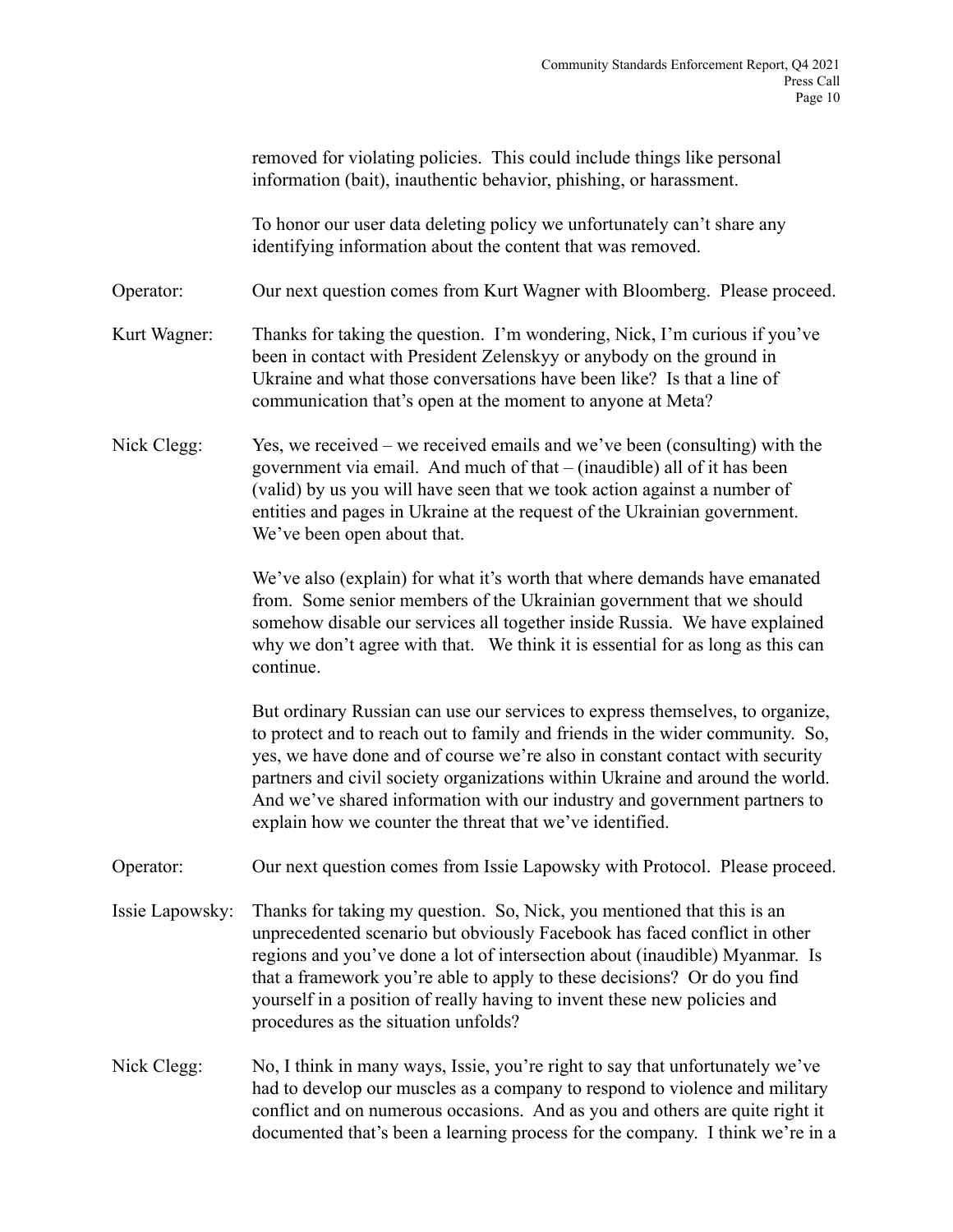– I hesitate to say better position, that's not the right sort of way to talk this perhaps.

But we are definitely drawing on experiences and deploying product innovations and enforcing policies which have developed over time in the face of the experience we've had of seeing our services used and of course on occasion abused at times of distress and violence and conflict. And so yes, I think that is definitely the case. We're not – in other words I think an answer to your question, whilst this does feel in many ways somewhat a typical just because of the – sort of the enormity of the global response, which is quite unusual.

I think many of our reflexes are ones that we have largely developed before. But I'm keen for Guy, Nathaniel, Monika to jump in there (inaudible) what I need to add.

Nathaniel Gleicher: I think you covered it, Nick. Next question.

- Operator: Our next our next question comes from Nando Kasteleijn with NOS. Please proceed.
- Nando Kasteleijn: Hi. Good morning. Thank you for taking the question. I have two questions they have made. First is you are – have been restricting our (PS2P) in the E.U. in the Ukraine on request. I was wondering are there talks to broaden this? Maybe make it worldwide for a time period, also focused on Russia?

And the second thing I am wondering, do you fear repercussions in Russia? For example, do you prepare to leave the county our your employers to leave (inaudible) because of maybe (the harassment) from the Russian government. Thank you.

Nathaniel Gleicher: Sure, I can take that. Thanks for the question. We're continuing to monitor requests from other governments as they come in around the world and respond to them as appropriate.

> And we're certainly watching what's happening in Russia and taking every step possible to keep people safe within the county and to do everything we can to keep our services available within the country so people can use them to learn accurate information about what's happening with the war to organize protests and to speak their mind as much as possible.

- Operator: Our next question comes from Marcus Schuler with ARD. Please proceed.
- Marcus Schuler: Thank you for taking my question. Question for Nick. Nick, why could you elaborate a little bit on why it's so difficult for a company like Meta operating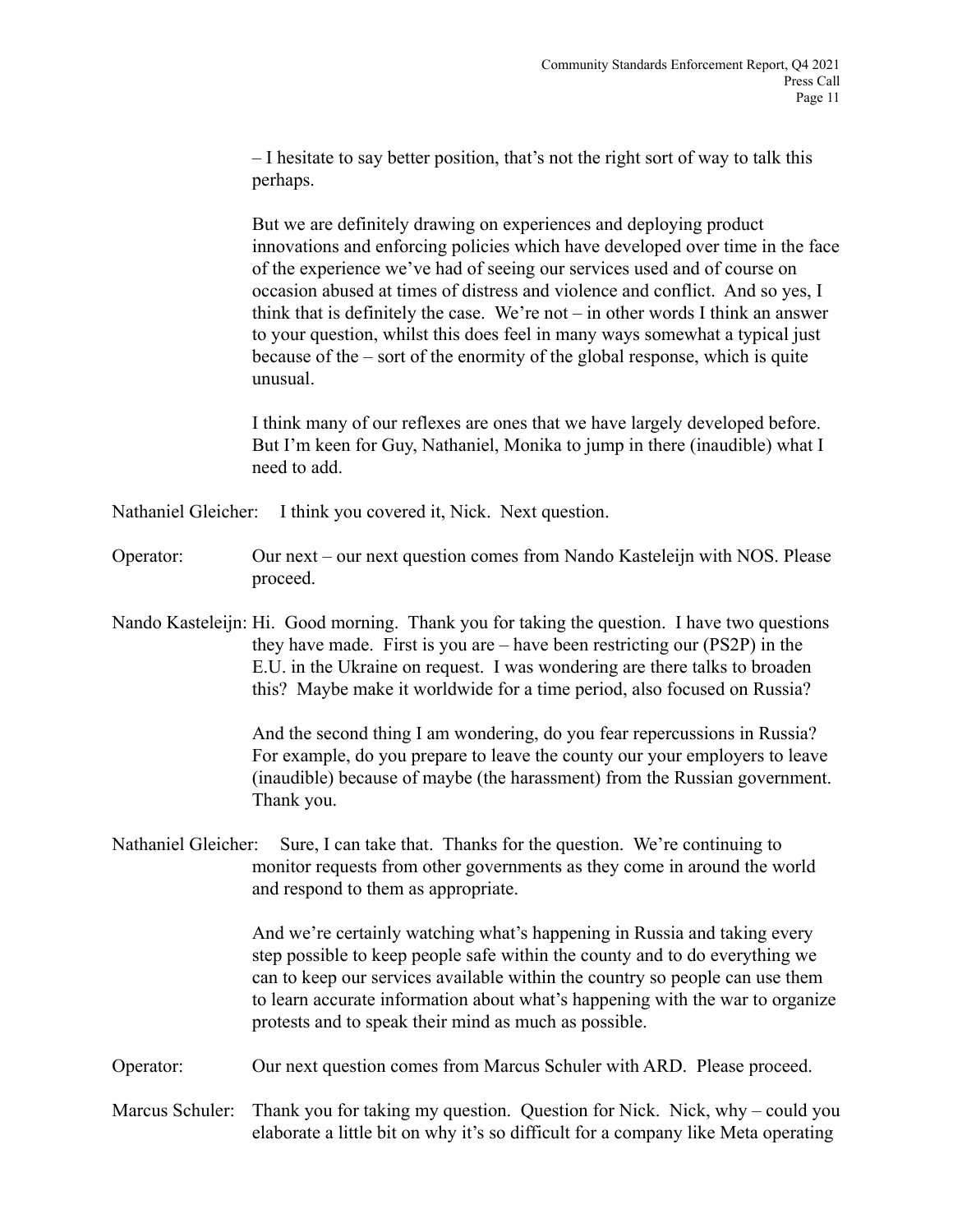out of a Democratic country to clearly condemn the actions of the Russian government?

Few in the western world, in the whole world except maybe China or India is that this is a war against a much smaller country. It's an invasion. Why is it so difficult for a company like yours to say hey, there's a red line that has over stepped and we're – just delete the accounts of this propaganda, machines that work for the Russian government. Thank you.

Nick Clegg: It would be very difficult to condemn it and I sort of feel we have done so but we're a company, we're not a government. So we don't sit around at the table in the United Nations issuing a bit of government style condemnations.

> We are – our priority is trying to keep our services available and safe and secure for the millions of people who use our services in Russia and Ukraine at the time. But we have taken, as we explained earlier, unprecedented action against state controlled media entities from – controlled by the Russian government.

Been doing so on a scale never done before as our other major tech players and we're doing so in response to overtures and requests and demands from government and regulators in Ukraine and across the European Union.

But remember, at the end of the day the most powerful antidote to propaganda is not only restricting (its) circulation but circulating the answers to it. And that is why we always want to strike the right balance to allow the flow of counter-speech to continue on our services where we are in a position to influence that.

In answer to the earlier question, I don't know what the Russian authorities are going to do to our services. They're already throttling them, and they may go further. That's not in our control.

But we passionately believe as a company, that's why – that's what our company's based on, our whole ethos is that we provide services which are free to use because they're paid for by advertising for millions – billions of ordinary people around the world to express themselves when they want, how they want, where they want, obviously within the constraints of the law and our community standards.

And that, in the long run, in our view – and I think history and experience suggests that that is the case, in the long run the thing that really undermines propaganda is counter-speech. You can of course suppress, restrict, block accounts, and we do all of that and we're very transparent about (we're) doing that.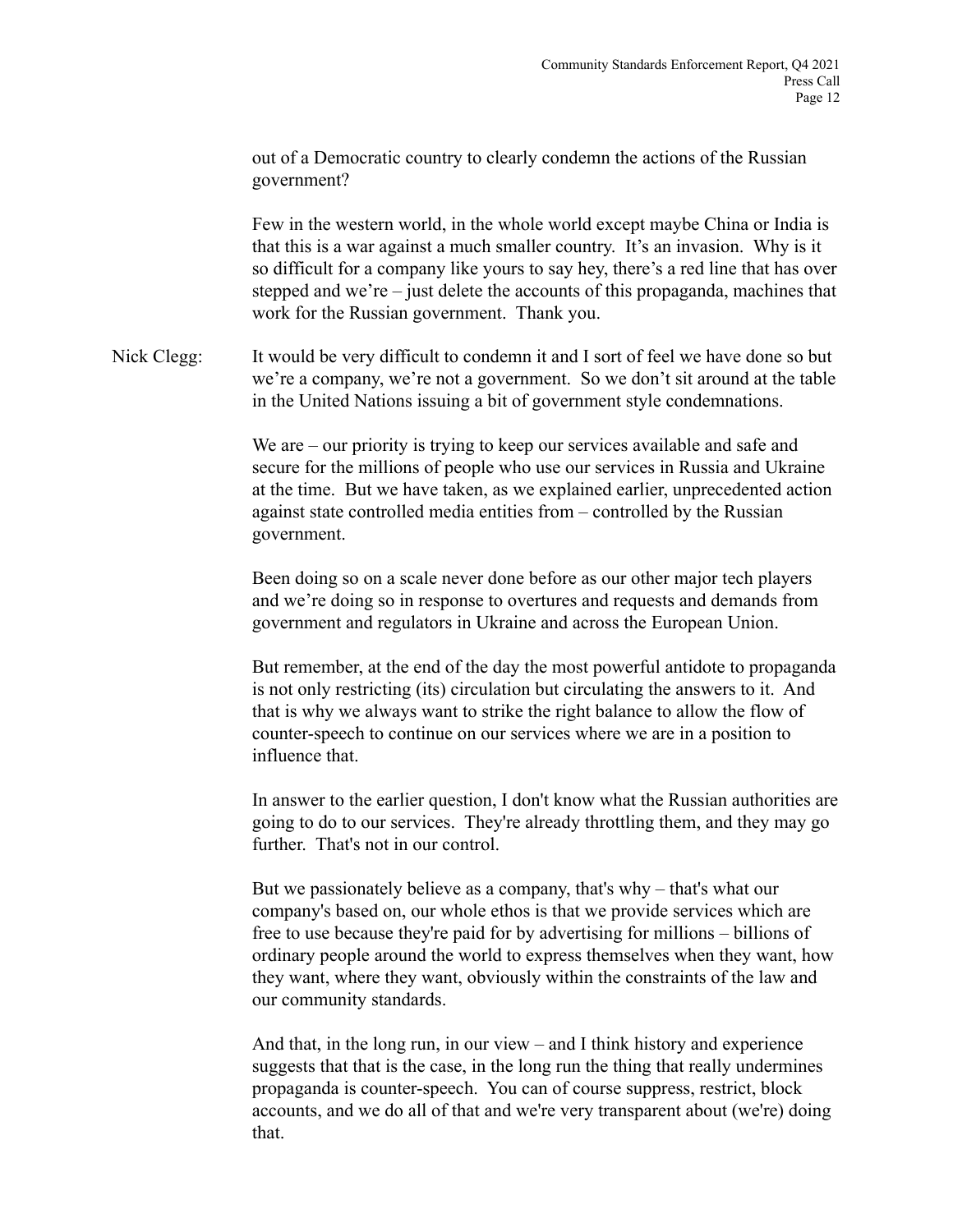|               | But I do think at a moment of heightened conflict, it is always important to<br>remember that it is free expression that (in the) end that we should be seeking<br>to help win out more than anything else.                                                                                                                                                                                                                          |
|---------------|--------------------------------------------------------------------------------------------------------------------------------------------------------------------------------------------------------------------------------------------------------------------------------------------------------------------------------------------------------------------------------------------------------------------------------------|
| Operator:     | Our next question comes from Mark Scott with POLITICO. Please proceed.                                                                                                                                                                                                                                                                                                                                                               |
| Mark Scott:   | Good morning. Thanks for doing this. Just following up on one of the<br>previous questions for Nick in particular, have you received requests from<br>other governments outside of the E.U. and Ukraine to block or geoblock the<br>Russian state media outlets?                                                                                                                                                                     |
|               | And second of all, counter-speech and free speech is the way to block and to<br>win against propaganda from the Russian government, but are there any<br>nuclear options on the table in terms of, sort of, de-listing and taking -<br>removing these accounts from your – from the platforms? Thank you.                                                                                                                            |
| Nick Clegg:   | Well, obviously this is such an unprecedented and horrifying set of events,<br>Mark, I really can't predict to you how they're going to unfold, (let) alone how<br>we are going to have to adapt to and respond to them.                                                                                                                                                                                                             |
|               | So I don't want to pretend that things are, sort of, off the table. We are $-$ we<br>all feel, I think the whole world feels, we are entering into territory here. So<br>of course we'll keep an open mind. But we will continue along the sort of<br>trendlines, all other things being equal, that we've set out to you today.                                                                                                     |
|               | I think we have received some requests from other governments outside the<br>European Union. I don't – I'm reluctant (to mark) the Euro running tally,<br>because literally things change minute-by-minute. And I'm sure that our<br>teams in other parts of the world are responding to some of those requests<br>right now. But I can certainly confirm that we have received some similar<br>requests outside the European Union. |
| Operator:     | Our next question comes from Queenie Wong with CNET. Please proceed.                                                                                                                                                                                                                                                                                                                                                                 |
| Queenie Wong: | Hi, this question is for Nick. You mentioned earlier on in this press call that<br>Russia had restricted your services and the effects were seen particularly on<br>video and other multimedia content. And the degradation of the service is<br>definitely discernible, those were your words.                                                                                                                                      |
|               | Can you share more details about in what ways have they restricted your<br>services in Russia? And in terms of, like, the demotion of Russian<br>state-controlled media content on Facebook and Instagram and also with<br>sharing links, does that also apply to your messaging app WhatsApp?                                                                                                                                       |
|               |                                                                                                                                                                                                                                                                                                                                                                                                                                      |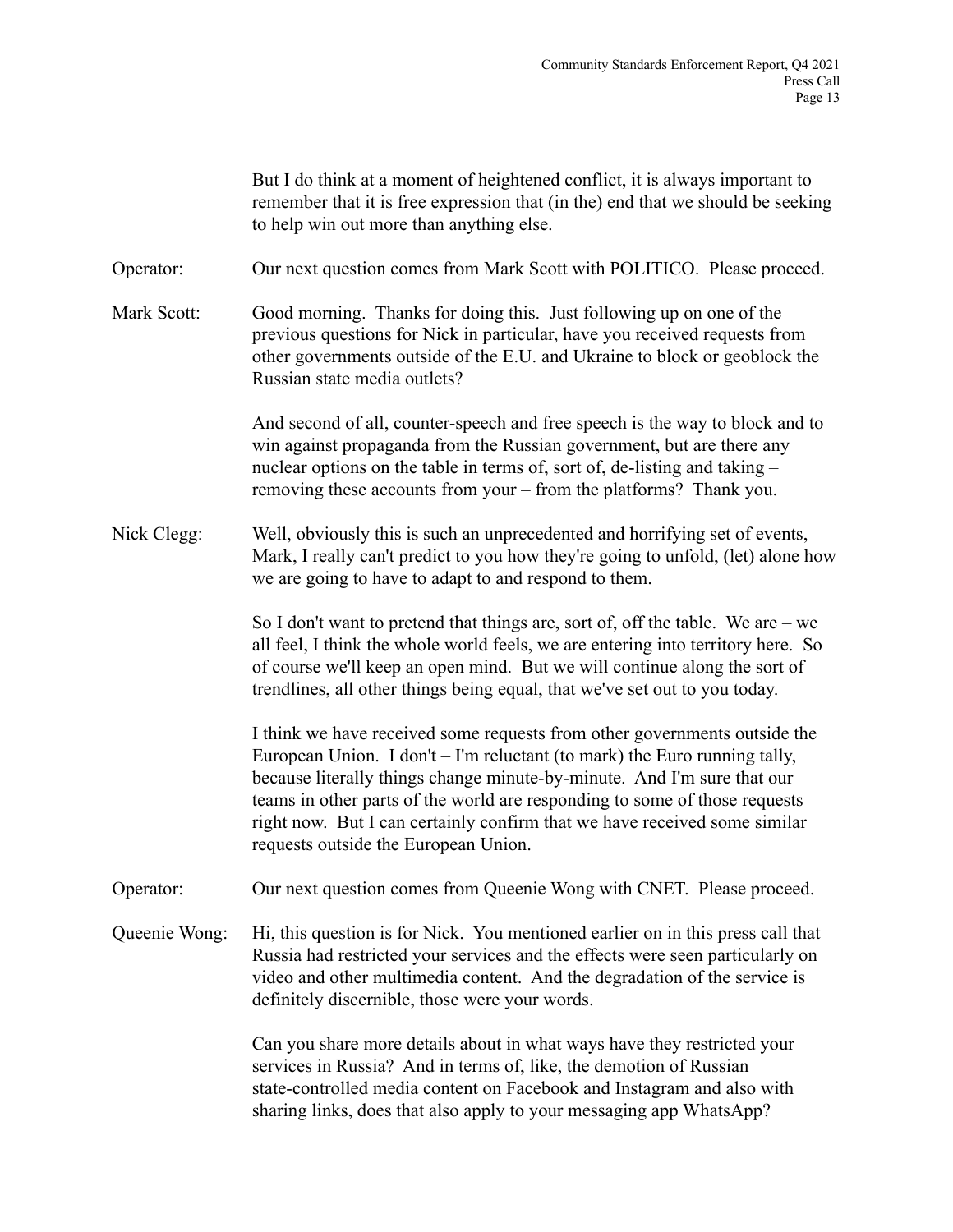Nick Clegg: On the first, I'll let – I'll let Nathaniel (and) Monika (come on second). On the first I can't give you too much detail because this sort of thing happens, if you like how I can put it, at the backend I guess the regulators intervene with the ISPs and the technology of that is something that we can speculate on but it's not – it's not our proprietary technology it's the infrastructure in Russia which is being deployed to (throttle) it.

> So I can describe to you where we're seeing the effect which is (greatest) in the way that I described particularly on video and multimedia formats. It also could lead to significant delays. And the effect is not identical on Facebook and Instagram either. And it will vary, it will vary in place and in time. And so the (throttling) may be more extreme by the end of the day, we just don't know.

> But we'll try and share as much information going forward as we – as we – as we reasonably can.

Nathaniel Gleicher: On the second piece of the question, the down ranking and other steps we're taking, apply most primarily to Facebook and we're continuing to roll them out on Instagram as well. WhatsApp is a somewhat different platform among other things it's an end-to-end encrypted platform so we don't have access to the content of these messages.

> We'll be continuing to monitor the situation and assess the way people are using the platforms. I think, as Nick just said, the situation on the ground is changing by the hour so we'll continue to evolve our approach as the situation changes.

Next question.

- Operator: Our last question comes from Musadiq Bidar with CBS News. Please proceed.
- Musadiq Bidar: Good morning. Thank you for taking my question. I know you have received requests from governments outside of the E.U. to consider banning Russian states on media and now you're demonetizing their accounts here in the U.S. I would like to know if you're considering the request from the U.S. government specifically to block (RCM), Sputnik and other Russian states on the – from Facebook for all users here in America.

So have you gotten such a request from the U.S. government?

Nick Clegg:  $N_0$ , I'm not aware – I'm not aware that we have.

Musadiq Bidar: Thank you.